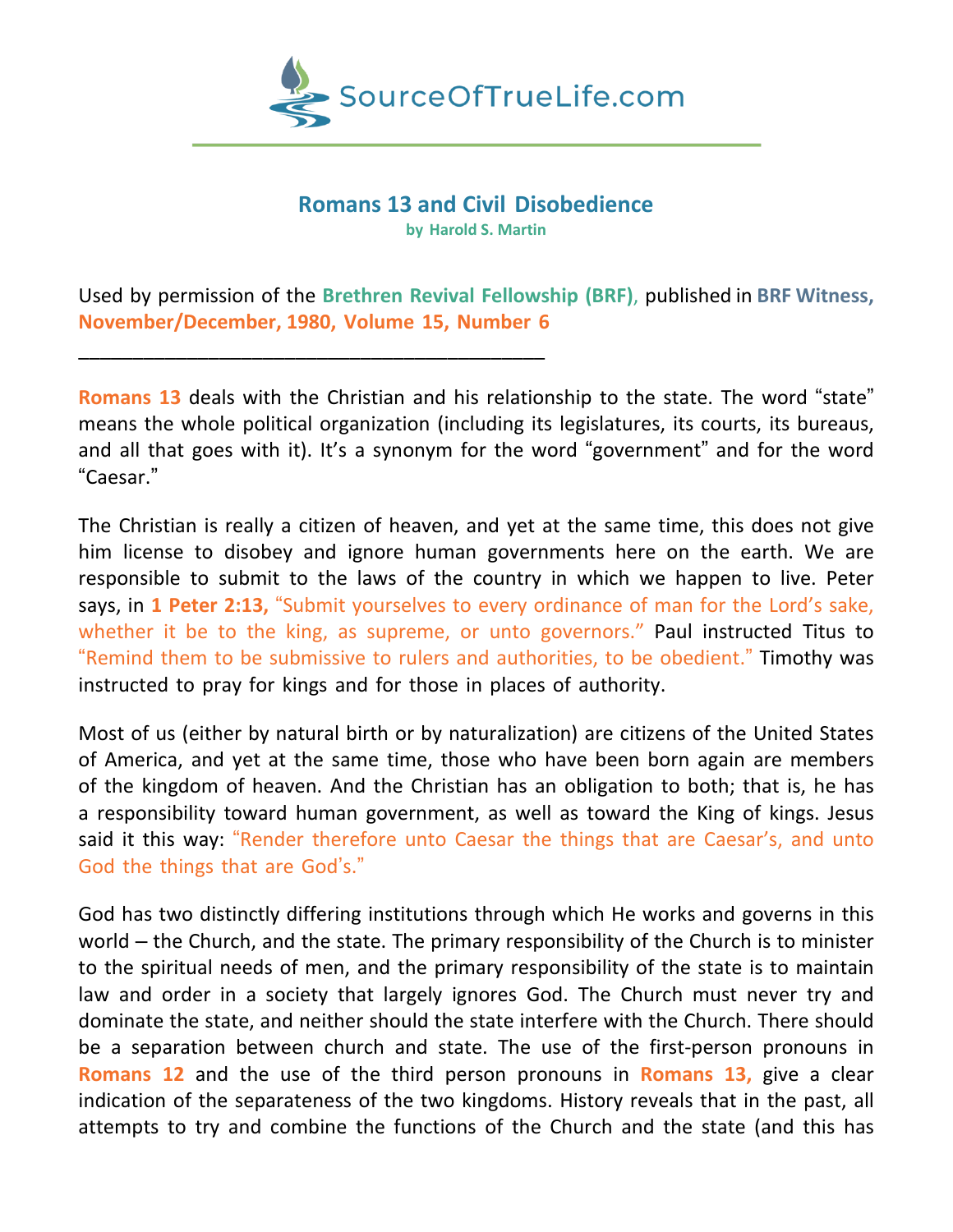often been done), have always led to serious confusion. Wherever the lines of separation between Church and state have been kept the most clear, the Church's testimony has remained the strongest.

The New Testament says nothing about how the affairs of the state should be conducted. We don't try and tell the government how to conduct its affairs, how much tax to levy, and this sort of thing. We let these decisions in the hands of the government leaders. The Church has a much higher calling than to get involved in controversies about wages and taxes and immigration laws. Paul had an excellent opportunity to tell Felix how to run the affairs of the state, but Paul spoke about sin, and righteousness, and judgment to come. But while the New Testament says nothing about how the affairs of the state should be conducted, it does say something about our responsibilities toward the state, as a citizen. We want to examine carefully God's Word as it is given in **Romans 13:1-7.**

## **Romans 13:1-2**

*"Let every soul be subject unto the higher powers. for there is no power but of God: the powers that be are ordained of God. Whosoever therefore resisteth the power, resisteth the ordinance of God; and they that resist shall receive to themselves damnation. For rulers.., "*

It is the will of God that nations should be ruled or governed. And we are to submit to these rulers because God ordained government for man's good. Civil authorities are "servants" of God **(verse 4),** or "agents" of God (N.E.B.); not necessarily "sons" of God, but "servants" that perform God-appointed duties. Without any government at all, depraved society would become lawless and anarchy would result. Our neighborhoods, instead of being quiet and peaceful, would be filled with violence and terror.

Paul is not discussing any particular *kind* of government here, he is just discussing the necessity for government itself. He says that rulers are necessary. I would rather live in Russia (even under ruthless leaders), than to live in a country where there is no government, no recognized authority at all. And remember that nations and empires and kings, rise and fall at the command of *God*. Pilate said to Jesus one day, "Knowest thou not that I have power to crucify thee?" Jesus answered, "You could have no power at all against me, except it were given thee from above." Where did Pilate get his power! He got it from above. And since governmental authority is ordained of God, we must be subject to it.

*Anyone* who resists the authority of human governments, *is actually rebelling against God* (because God ordains that authority), and **verse 2** says, "he shall receive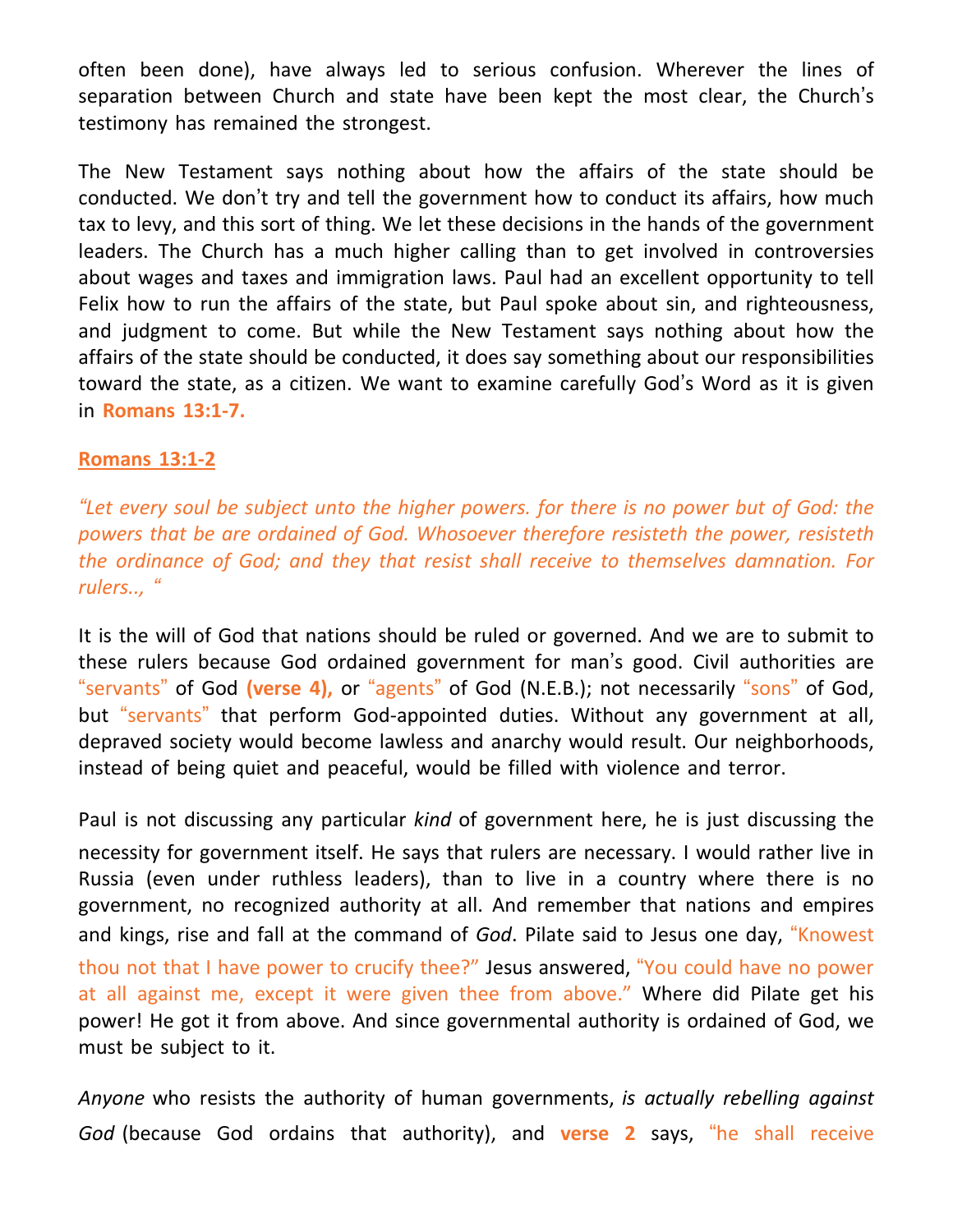damnation," that is, he will come under the judgment of God. The New Testament (with very few exceptions) *condemns* civil disobedience and rebellion against human government. By way of contrast, one who *respects* those in authority (whether it is a corner policeman or the President of the nation), *is really paying respect to God*. There is absolutely nothing unscriptural about simple patriotism and good citizenship.

#### **Romans 13:3-4**

"For rulers are not a terror to good works, but to the evil. Wilt thou, then, not be afraid *of the power? Do that which is good, and thou shalt have praise of the same; for he is* the minister of God to thee for good. But if thou do that which is evil, be afraid; for he *beareth not the sword in vain; for he is the minister of God, an avenger to execute wrath upon him that doeth evil"*

The state is an agency that God has set up for maintaining law and order. The government is a God-appointed institution. It's designed for the benefit of man.

**Verse 4** says "he is a minister of God to thee for good." Civil authorities protect our rights and guard our liberties. They protected Paul one time when forty Jews made a pledge that they would neither eat nor drink until they had slain him. The policeman giving a ticket to a speeding motorist, is an agent of God for good. He is ordained of God to keep the motorist from killing others, and from endangering his own life. "But" Paul continues in **verse 4,** while civil authorities are God's servants for good, if we practice doing wrong, we have reason to dread them. The ruler is not only an agent of God to encourage welldoing, he is also an avenger, to execute wrath upon them that do evil.

If you are driving down the highway (and you're within the limit of speed), and a policeman drives up behind you, it doesn't frighten you at all. But if you are driving down the highway (and you're going over the speed limit), and a policeman drives up behind you, he becomes, a terror. And he ought to! God has ordained that men in authority shall not only encourage the good, but shall also punish the evil. Some proclaim loudly that the state has no right to execute vengeance, to punish evil, and to use capital punishment. But **Romans 13** says, "He beareth not the sword in vain, for he is the minister of God, an avenger to execute wrath upon him that doeth evil." The state is charged with the responsibility of punishing evil. If there had been no civil authority, only anarchy and chaos would result, because of the natural man's bent toward evil and his tendency to do wrong.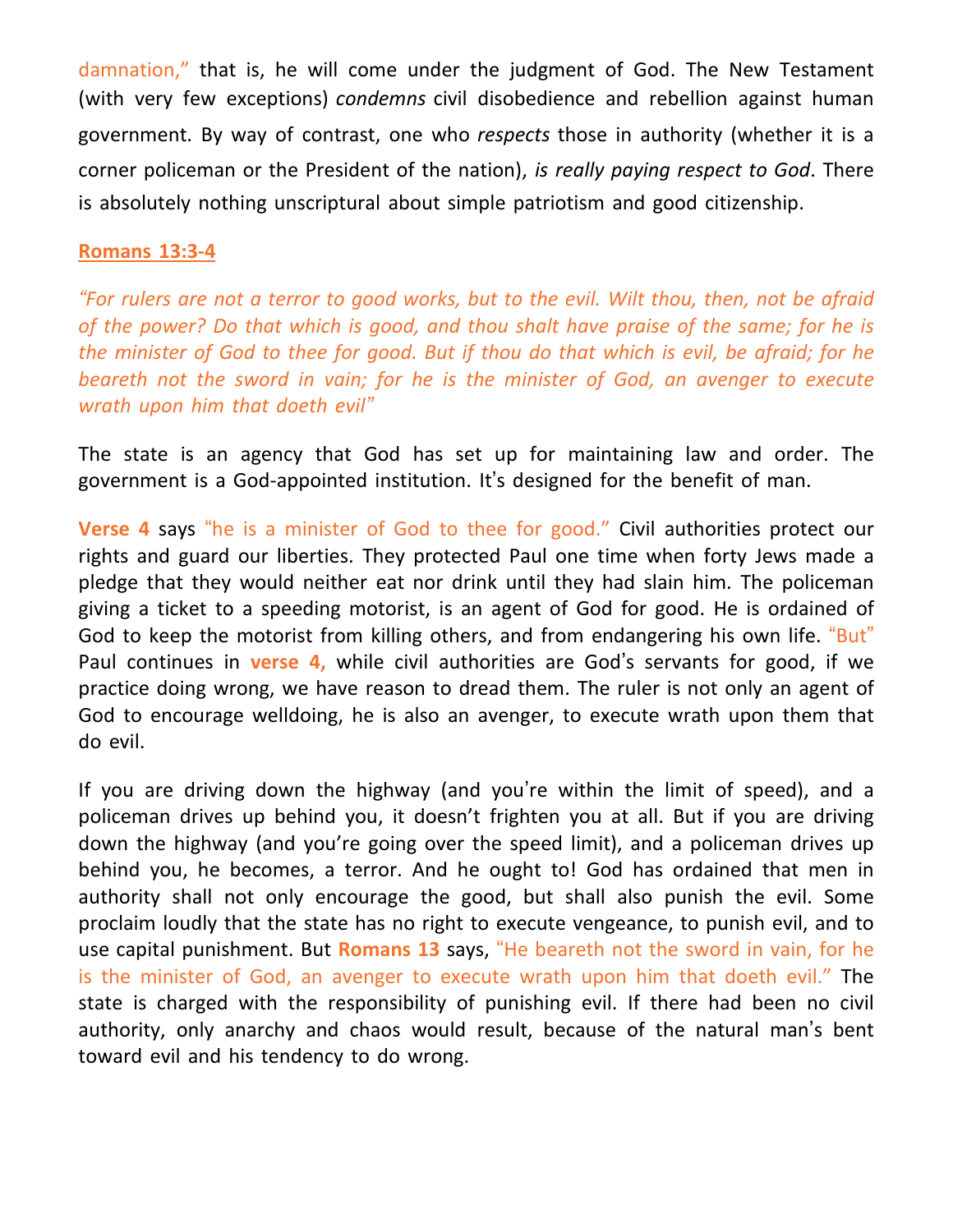### **Romans 13:5-6**

*"Wherefore, ye must needs be subject, not only for wrath but also for conscience sake. For, for this cause pay ye tribute also; for they are God's ministers, attending continually upon this very thing."*

We are to be subject to governmental authority not only for "wrath" (not only because civil rulers punish those who are disobedient), but also for "conscience sake" (because when obeying the laws of the state, we are really obeying God). If we want a good conscience before God, we must submit to the laws of the state. In other words, we are not to obey the laws of the land just to keep out of jail (because we are afraid of being punished), but we are to obey them *because obedience is right* and it is in accordance with the will of God for us. This means that if we live in town, we keep the snow off the sidewalks; if we drive on the highway, we stay within the limit of speed; and verse 6 says that if a new tax is levied, we are to pay it.

The Christian should be the most law-abiding citizen that can be found anywhere in his community. *The only time he declines to obey* the authorities, is if they command him to do something expressly forbidden in the Scriptures – and even then, *he must decline in the spirit of humility, and not in the spirit of rebellion.* A Mennonite C. O. who was sentenced to hard labor during World War I, because he refused to carry a gun, says, "I could not obey the order to go into the army, without violating God's higher law, but I did not disobey in a willful and obstinate manner; I declined as quietly and respectfully as possible." There may be times when the demands of Caesar and the demands of God come into conflict, and then we must "obey God rather than men" **(Acts 5:29).** The Book of Acts, for example, gives several illustrations of rulers attempting *to prohibit* the teaching of the Word of God **(Acts 4:18-20).** The apostles obeyed God rather than the rulers. Generally speaking, these times are very rare.

#### **Romans 13:7**

*"Render, therefore, to all their dues: tribute to whom tribute is due; custom to whom custom; fear to whom fear; honor to whom honor." Verse 7 concludes this section of our duties toward the government."*

"Tribute to whom tribute is due; custom to whom custom." "Tribute" is a tax on property; "customs" are taxes on goods brought into the country. It is honorable and right and Christlike to pay taxes, to pay them promptly, and to do it without complaining. This is true whether it is the annual tax on property, or a custom levied on merchandise brought into the country. We would hardly care to live in a country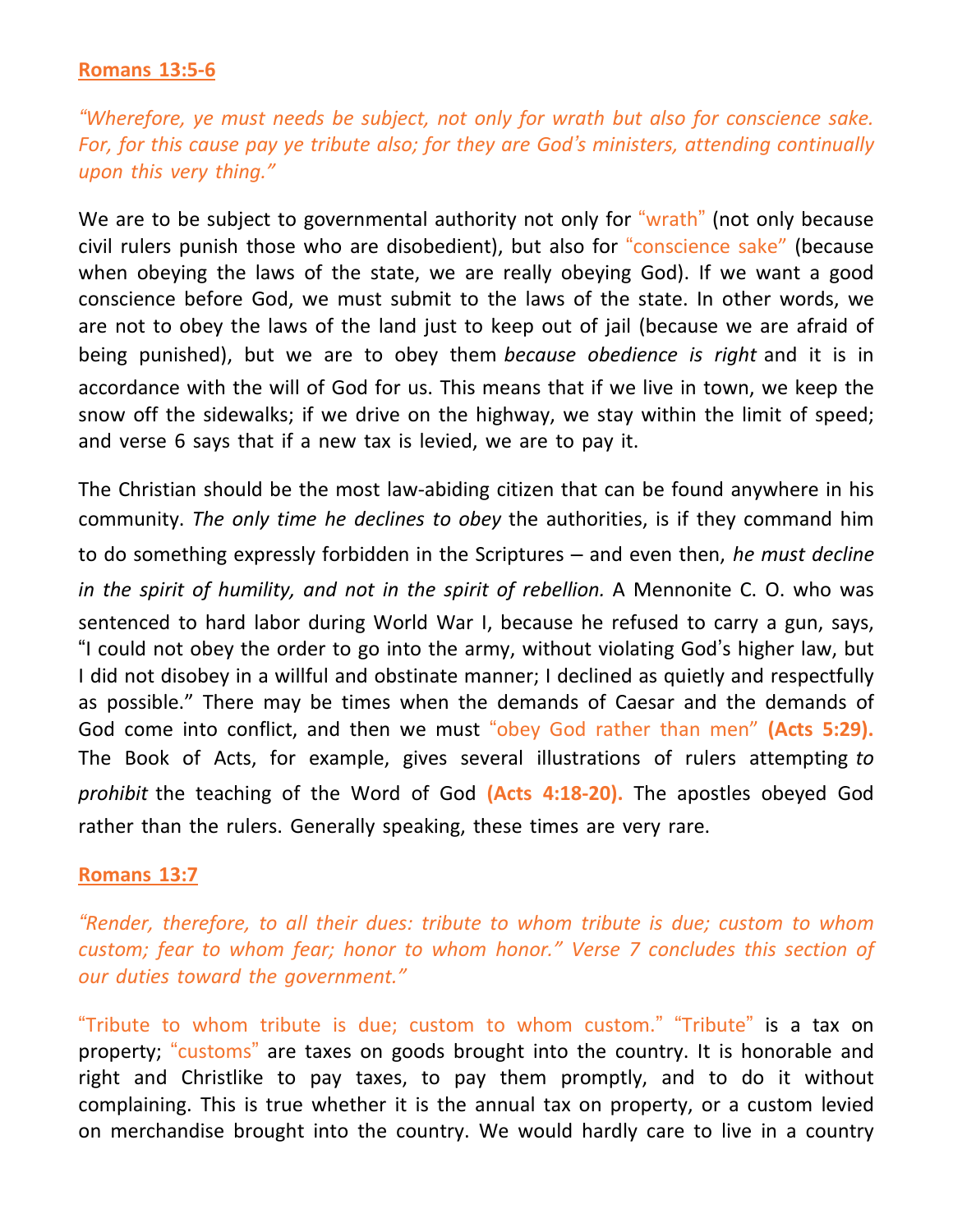that doesn't provide institutions for the mentally insane, public education, highways upon which to drive, etc.- and therefore we should gladly help pay the cost of these things. True, some revenue might be used unwisely, and some politicians are crooked and dishonest – but most of us wouldn't care to trade one square inch of our homeland for one square mile of any other spot on earth.

*"Fear to whom fear."* There must be respect and awe for those in power, because we know that the authority they wield, is given by God. *"Honor to whom honor."* We must honor the man in office because of his position, not necessarily because we approve of his personal conduct or of his political activities. Nero was the Roman Emperor when Paul wrote some of his Epistles. Nero was the man who ripped open the body of his own mother, in order that he might see the womb that bore him. He was a wicked man who lived in luxury; he never wore the same garment twice; his horses were shed with silver; he fished with hooks of gold. He was the man who ordered the city of Rome to be burned, and then blamed it on the Christians. And yet this is the man of whom Peter says, "Honor the king." If under such an Emperor, Christians were called upon to be submissive and to give honor, then there is no place for rebellion under any government.

In conclusion then, the New Testament teaches that Christian people should be good citizens, loyal to the government (as long as its demands do not conflict with clear demands of God), and prompt in paying taxes. The Christian has a God-given responsibility to pray for those in authority, to willingly obey them, and to support causes that promote justice and equity.

There are only two times when the disciple of Jesus declines to obey human authorities:

- (1) If the government *forbids* him to do what the Bible plainly commands;
- (2) If the government *commands* him to do what the New Testament clearly forbids.

Note the following examples which illustrate each situation:

- (1) The Great Commission **(Matthew 28:19-20)** commands us to preach the Gospel to every person. If rulers *forbid* our doing what God clearly commands, we do it anyhow, like Peter and John did **(Acts 4:13-20).**
- (2) Jesus prohibits the taking of human life and teaches us to love our enemies **(Matthew 5:43-44).** If rulers *command* us to take human life, we refuse to do it, like the early church did for three centuries after the time of Christ

The prevailing atmosphere in the New Testament is one of respect for those persons in the places of civil authority. Very seldom does it happen in a nation which is a